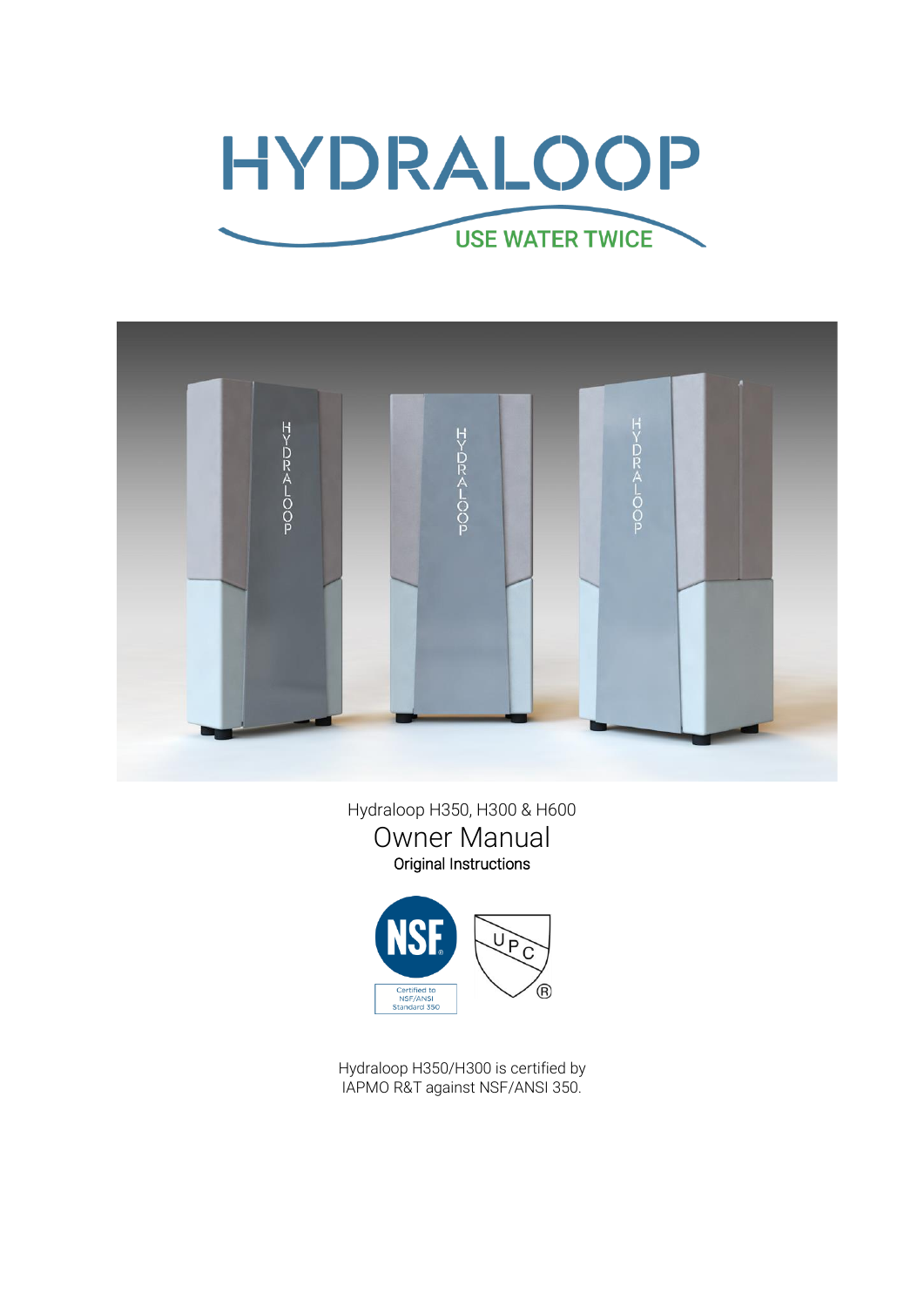Dear customer,

Thank you for purchasing this Hydraloop unit.

Read this manual before using the product and keep it in a safe place for future reference. To ensure safe and proper operation, we recommend regular maintenance of the product. Our service and customer service organization can help with this. We hope you will enjoy this product for many years to come.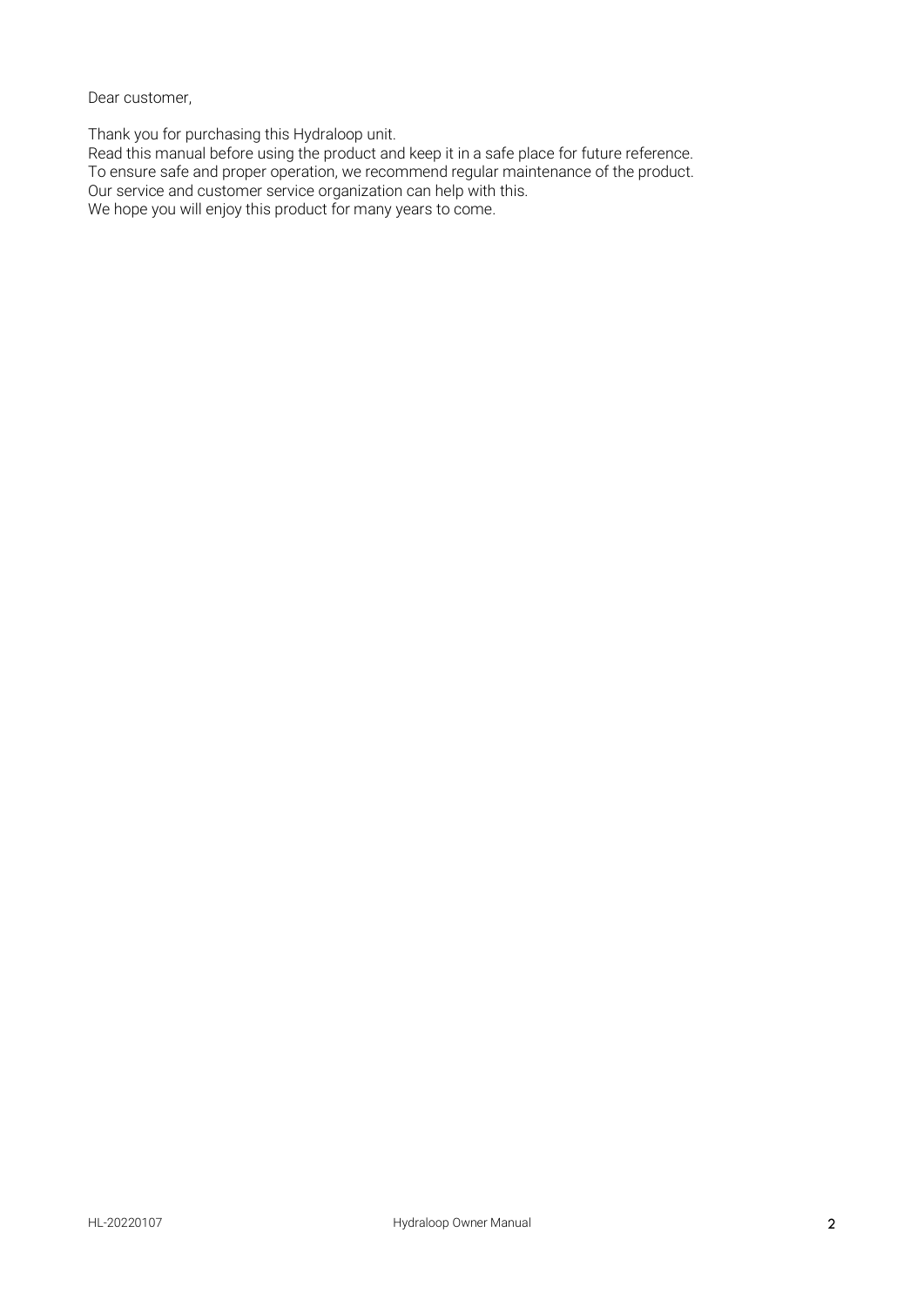## Contents

| 1 <sup>1</sup> |     |       |  |
|----------------|-----|-------|--|
|                | 1.1 |       |  |
|                | 1.2 |       |  |
|                | 1.3 |       |  |
|                |     | 131   |  |
|                |     | 1.3.2 |  |
|                |     | 1.3.3 |  |
| 2.             |     |       |  |
| З.             |     |       |  |
| 4.             |     |       |  |
| 5.             |     |       |  |
| 6.             |     |       |  |
| 7.             |     |       |  |
| 8.             |     |       |  |
| 9.             |     |       |  |
| 10.            |     |       |  |
| 11.            |     |       |  |
|                |     |       |  |
| 13.            |     |       |  |
|                |     |       |  |
|                |     |       |  |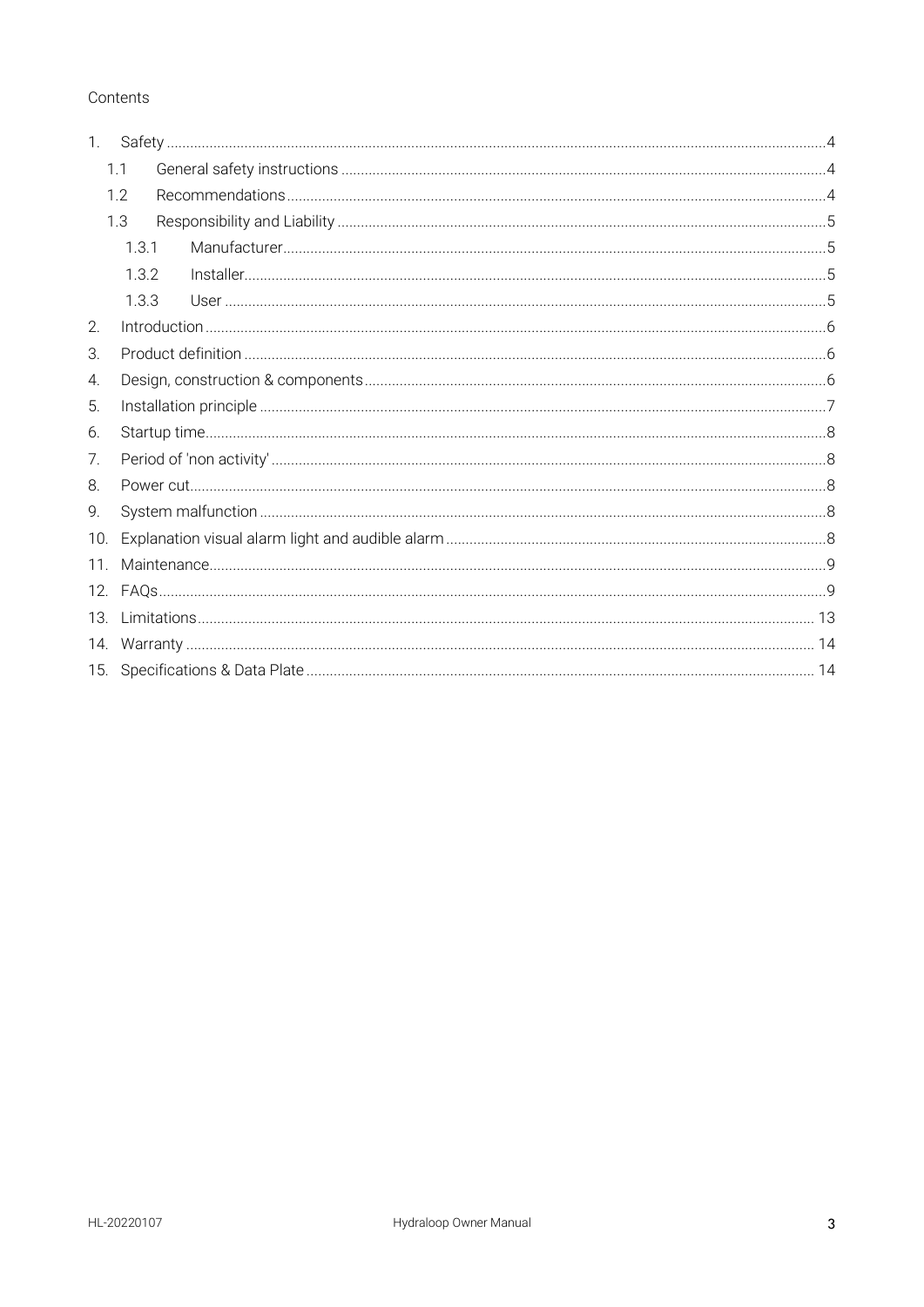## <span id="page-3-0"></span>1. Safety

#### <span id="page-3-1"></span>1.1 General safety instructions



#### <span id="page-3-2"></span>1.2 Recommendations

#### ATTENTION

!

|<br>|<br>|

|<br>|<br>|

- The Hydraloop unit should only be placed indoor with an ambient temperature between 14-35°C | 57-95°F.
- The Hydraloop unit should never be placed in direct sunlight.
- The Hydraloop unit should always be easily accessible for service and maintenance

#### ATTENTION

The Hydraloop unit should only be moved or transported in an upright, vertical position.

#### ATTENTION

Never use greywater from kitchen sinks or dishwashing machines as input water to the Hydraloop unit. Only use water from shower and bath, and optionally from washing machines, bathroom hand basins, heat pumps or air conditioning units.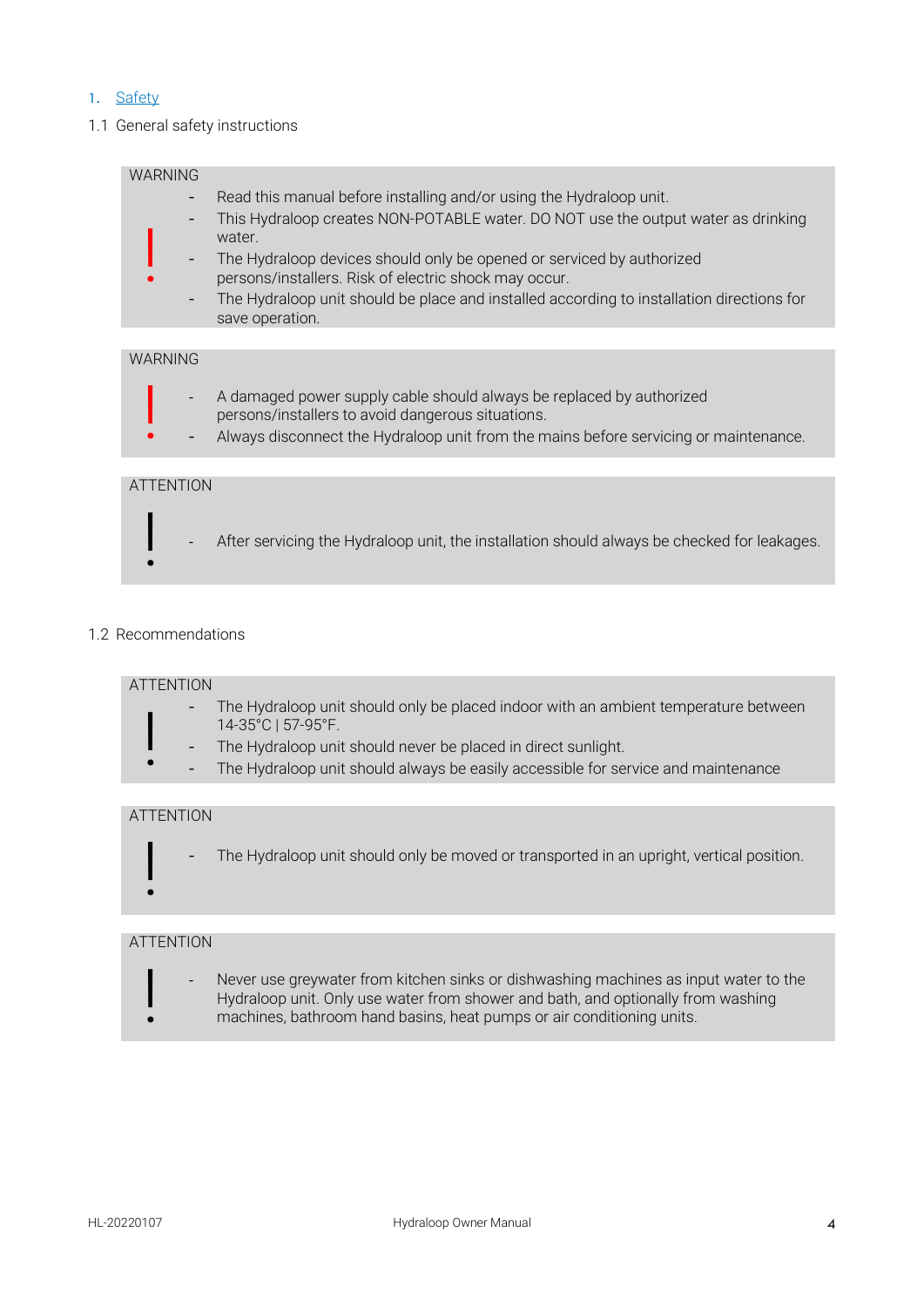#### <span id="page-4-0"></span>1.3 Responsibility and Liability

### <span id="page-4-1"></span>1.3.1 Manufacturer

Hydraloop warrants the proper working of the system according to its general sales conditions.

As a manufacturer, Hydraloop is not liable in the following cases:

- Failure to follow the instructions for installation and maintenance of the Hydraloop unit.
- Failure to follow the instructions for use of the device.
- Inadequate or insufficient maintenance of the device.

#### <span id="page-4-2"></span>1.3.2 Installer

The installer is responsible for the installation and initial commissioning of the Hydraloop unit device.

- The Hydraloop unit device should always be installed according to the local legislation and standards.
- Perform initial commissioning and necessary checks.
- Explain the installation to the user.
- Hand over all manuals to the user.

#### <span id="page-4-3"></span>1.3.3 User

To ensure optimal functioning of the Hydraloop unit device, please observe the following:

- Read and observe the instruction manuals of the Hydraloop unit device.
- Request the assistance of a qualified installer for installation, commissioning, service and maintenance.
- Ask the installer for an explanation of the installation.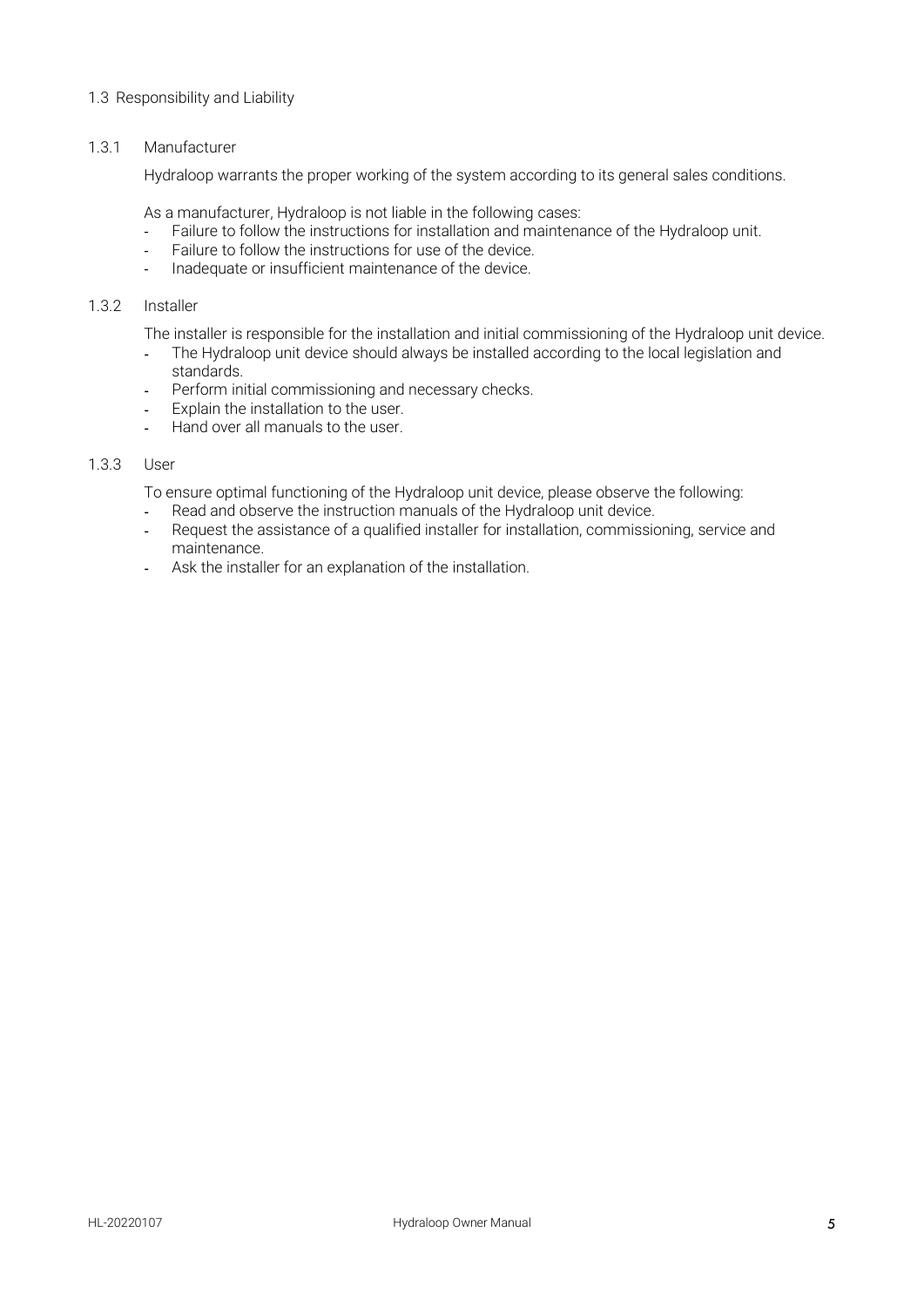#### <span id="page-5-0"></span>2. Introduction

Hydraloop Systems B.V. offers a range of patented residential greywater recycling products. Grey water from the shower and bath is collected, cleaned and disinfected and reused for flushing the toilet, the washing machine and garden. Optionally, approximately 50% of the washing machine water can be recycled through the washing machine recycling option. The pipes need to be prepared in the house by isolating the drainpipes of the showers/baths from the drainpipes of other water sources (such as sinks, kitchen and toilets). The toilet fixtures and the washing machine have separate supply pipes for the water recycled by the Hydraloop unit system (separated from potable water). Hydraloop H350/H300 is certified by IAPMO R&T against NSF/ANSI 350.



#### <span id="page-5-1"></span>3. Product definition

- Hydraloop models are H150, H300, H350 and H600\*
- Hydraloop water recycling unit for bathing water with one or more water outlets.
- one recycled water outlet to feed the toilet cisterns.
- a second recycled water outlet for feeding the washing machine,
- a third recycled water outlet to use for the garden.
- in addition to recycling bathing water + 50% of the laundry water can be recycled by the Hydraloop.

\* Product availability may vary by state or country.

It is not allowed to feed the Hydraloop unit with water from hand basins, dishwashers, kitchen sink or floor drains.

#### <span id="page-5-2"></span>4. Design, construction & components

The Hydraloop unit is a turnkey water recycling product. The Hydraloop unit is a pre-assembled product that includes:

- all water tanks for treatment and storage of the treated recycled water
- a boost pump to distribute the recycled water by independent outlets to the users of the recycled water like toilets, washing machine and garden.

The Hydraloop unit requires:

- isolated greywater inlet from bathing water and optionally laundry water via the laundry water recycle option,
- one or more independent recycled water outlets depending on model and version,
- a connection to back-up water supply (potable water or rainwater),
- a connection of wastewater drains to sewer,
- a connection to electrical power,
- a connection to WIFI.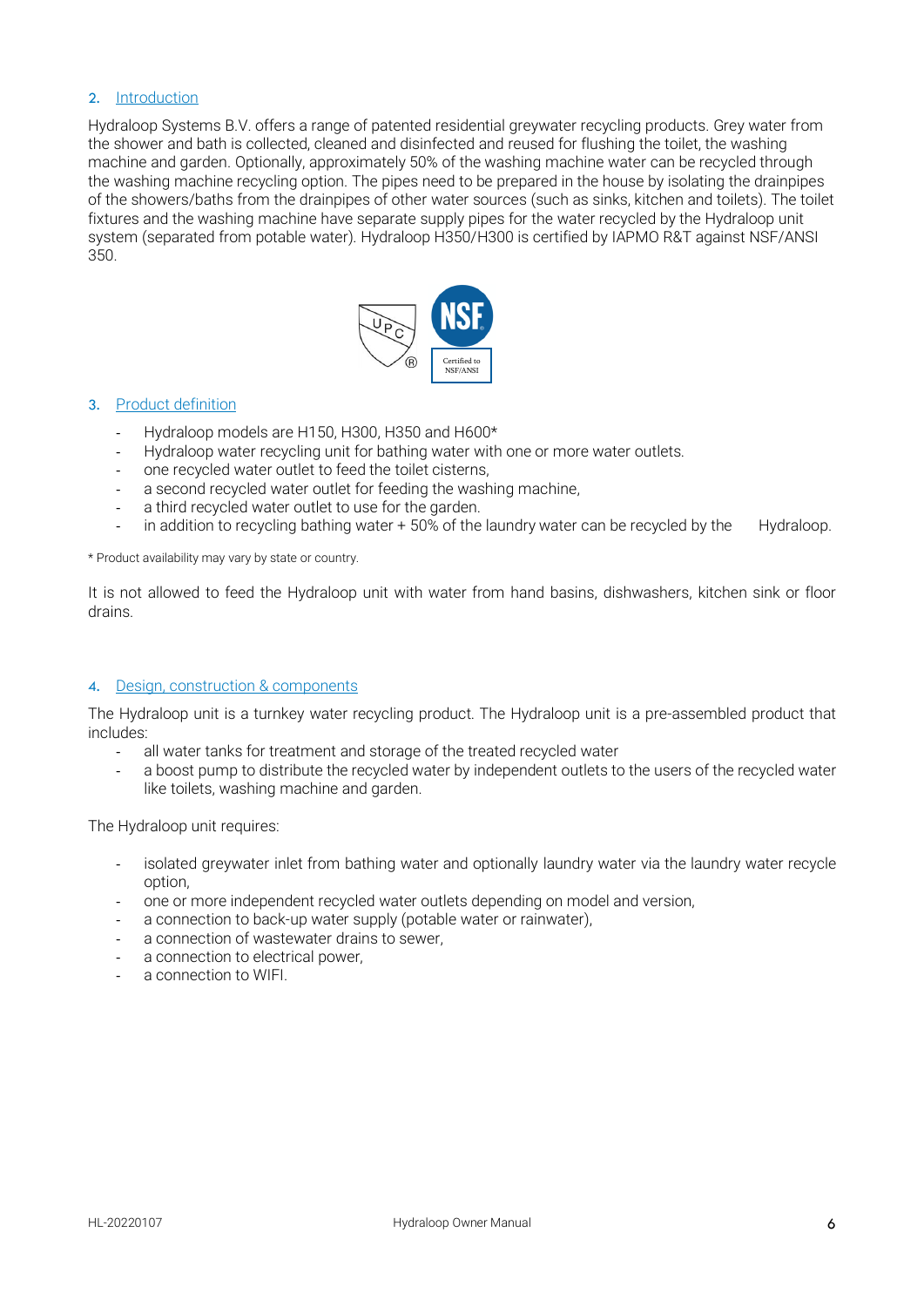### <span id="page-6-0"></span>5. Installation principle

The installation and commissioning of the Hydraloop unit can only be carried out by approved installers who have been trained by Hydraloop Systems B.V. The image below shows an overview of the installation principle.

(Use this image for reference).



\* also treated rainwater can be used as backup water to Hydraloop

### IMPORTANT:

As a source, you can use shower and bath water, and optionally water from washing machines, heat pumps and air conditioning units. Washbasins, kitchen sinks and dishwashers may not be connected!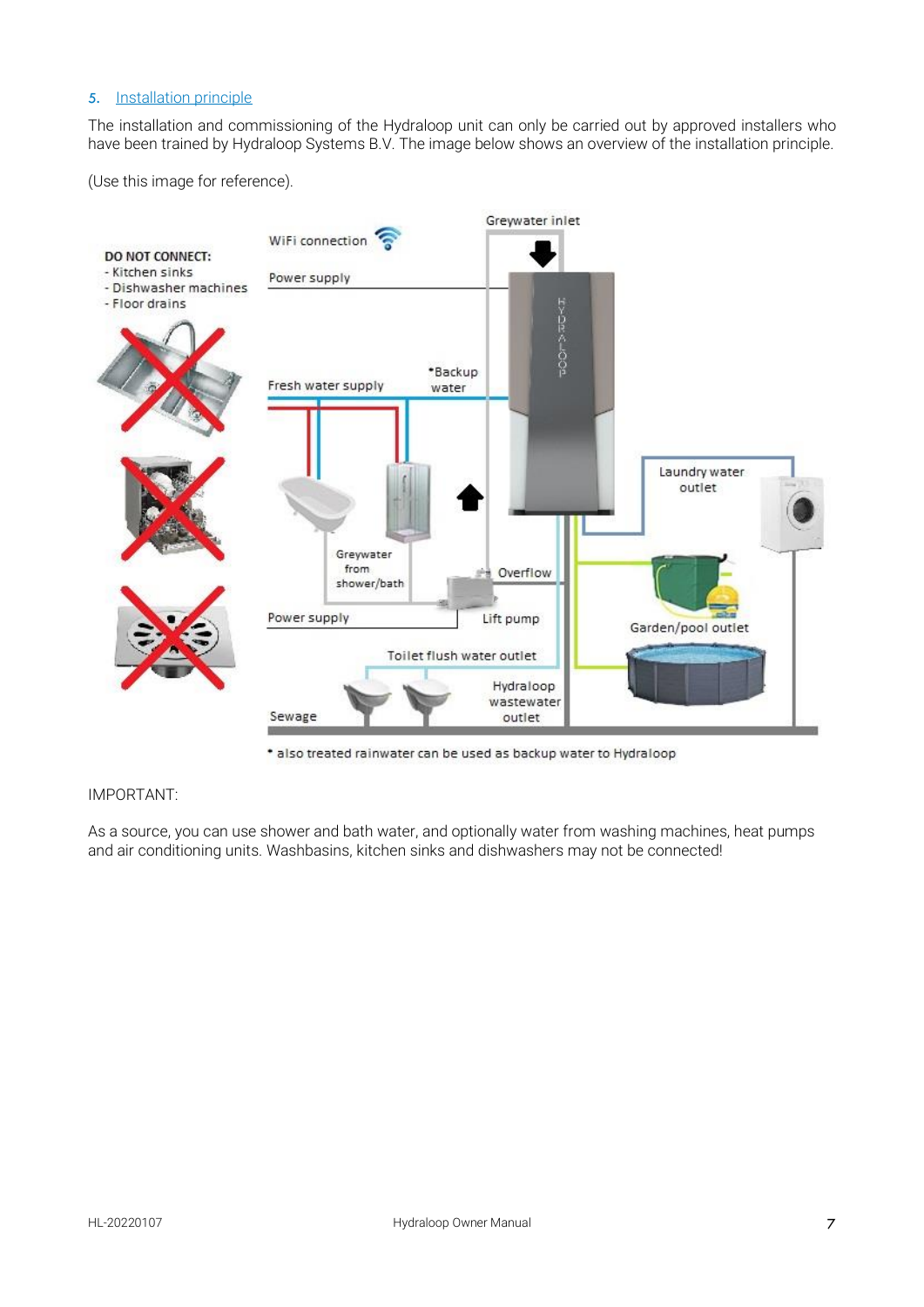#### <span id="page-7-0"></span>6. Startup time

The Hydraloop unit needs 21 days to develop the biological treatment process and to become fully operational. The greywater treatment will start from the very first day, however this recycled water will be purged into the sewer and backup water will be supplied instead of recycled water. After this start up period of 21 days, the Hydraloop unit will automatically switch over to offer recycled water to the toilets, washing machine and/or garden.

## <span id="page-7-1"></span>7. Period of 'non activity'

Hydraloop works complete automatic and adapts to the activity in the house. It is advised to always keep the Hydraloop unit switched on and never disconnect the Hydraloop unit when leaving the house for some weeks up to one month. If the Hydraloop unit does not detect any incoming or outgoing water flow for a period of 72 hours, it assumes there is no occupancy of the house and activates the purge valve to empty the lower recycled water storage tank until 15 lit|3.5 gal is left in the storage tank. The upper processor treatment tank and the upper collector tank will keep the minimum amount of water in standby mode and will continue to aerate this water in intervals, so the treatment system is standby for the next incoming water. If the inactive period is longer than 1 month the system will purge the upper processor tank as well and the system will go into 'deep' standby mode. As soon as new incoming water enters the Hydraloop unit it will 'wakeup' immediately and starts working again automatically. However, after a 'deep' standby mode the treatment system needs to be reactivated again, just like at the initial startup at the installation of the Hydraloop unit. This will be done fully automatically by the system itself.

#### <span id="page-7-2"></span>8. Power cut

In case the electric power to the unit is cutoff, the Hydraloop unit will not supply water to the toilets and washing machine until power is restored. However, the Hydraloop unit Electronic Control Unit (ECU) will continue to work on its back-up batteries. If electric power is restored within one (1) hour, the Hydraloop unit will automatically start working again as normal. Stored recycled water or backup water will be available immediately. In case the power is not restored after more than one (1) hour, recycled water in the storage tank and all water in the upper processor treatment tank will be purged to the sewer using the backup battery power. After power is restored, the Hydraloop unit will automatically be fully operational again, supplying backup water until new recycled water is available. If power cuts happen quite often in your area you could opt to install a low-cost Uninterrupted Power Supply (UPS) to maintain power to the Hydraloop unit during a power cut.

#### <span id="page-7-3"></span>9. System malfunction

The Hydraloop unit is reliable, and all critical components are monitored continuously by the unit itself and by the Hydraloop unit server through the WiFi internet connection. In the unlikely event a component fails - for example the UV lamp - the Hydraloop unit will automatically switch to its backup water, and everything in-house will function as usual, but no recycled water will be distributed as a precaution. The visual alarm light on the Hydraloop unit front plate will blink red 4 times per minute indicating an abnormal situation, a warning message is sent via the WiFi connection to the Hydraloop unit monitoring server and to the customers Hydraloop App and an audible beep as well will sound 4 times per minute. (See more about alarms in Chapter 10).

Warning: Hydraloop is designed for 'normal usage' and is not designed to receive solid materials like stones, chemicals, paint residues, hair dye, bleach and disinfectants or any other matter that is unusual for shower/bath and washing machine water. In the event these substances are entered into the Hydraloop unit, the system itself can be damaged and the water treatment can be disturbed.

Note: Hydraloop Systems BV is not liable for any damage if the above or any other abnormal substances are entered into the Hydraloop unit and the unit and/or the washing machine/laundry is therefore damaged.

## <span id="page-7-4"></span>10. Explanation visual alarm light and audible alarm

If one of the below mentioned alarms are activated, the Hydraloop unit will stop offering recycled water and will offer backup water unless in case of Water distribution pump failure.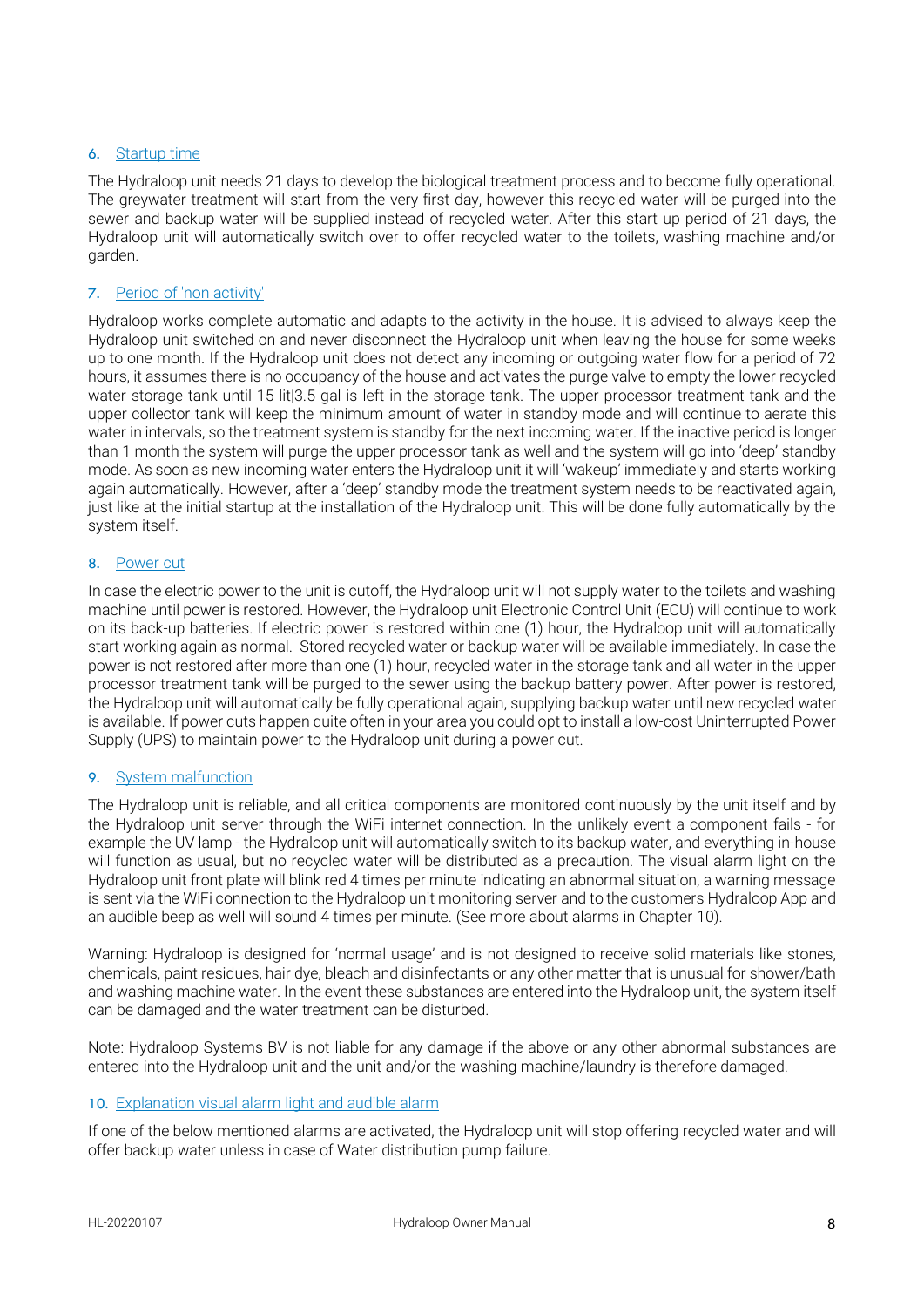High water alarm: Audible alarm 2 beeps every minute, visual alarm 2 light pulses every minute

Air pump alarm: Audible alarm 3 beeps every minute, visual alarm 3 light pulses every minute

UV-C disinfection lamp alarm: Audible alarm 4 beeps every minute, visual alarm 4 light pulses every minute

Water circulation failure: Audible alarm 5 beeps every minute, visual alarm 5 light pulses every minute

Water distribution pump failure: Audible alarm 6 beeps every minute, visual alarm 6 light pulses every minute

In case of a waterdistribution pump failure, it can happen that water distribution to the users is blocked or limited

If you need assistance, call your Hydraloop dealer or contact Hydraloop technical support via email [support@hydraloop.com](mailto:support@hydraloop.com) or phone on number: +31 88 100 3500 (EU) | +1 414 89 500 21 (USA)

#### <span id="page-8-0"></span>11. Maintenance

We recommend a check performed by a Hydraloop accredited installer once every two years.

This check contains the following elements:

- Descale the Hydraloop unit with a citric acid solution to descale the integrated water tanks.
- Remove, clean and descale the air diffuser.
- Replace the rubber membranes of the air pump every three years (according to the manual of the air pump supplier).
- Replace the UV light bulb every two years by unscrewing the lid on the UV-C lamp housing.
- Effluent samples can be collected using the water valve that is connected to the washing machine.

In regions with very high levels of water hardness more frequent descaling of the water tanks may be necessary. Please check water hardness during installation.

## <span id="page-8-1"></span>12. FAQs

| pivalvvi <i>w</i> a lin                                   |                                                                                                                                                                                                                                                                                                                                                                                       |
|-----------------------------------------------------------|---------------------------------------------------------------------------------------------------------------------------------------------------------------------------------------------------------------------------------------------------------------------------------------------------------------------------------------------------------------------------------------|
| What is greywater?                                        | Greywater is lightly contaminated wastewater from bath and<br>shower, and optionally from washing machines,<br>hand basins, air conditioning units and heat pumps. It doesn't include<br>wastewater from the kitchen or toilets, and it doesn't contain<br>sewage (black water).<br>NOTE: handbasin water can only be used in Cascade set ups and canno<br>be water from the kitchen. |
| What is Hydraloop water?                                  | Hydraloop water is treated reusable water. It is clean, clear, safe, and<br>disinfected, ready for re-use.                                                                                                                                                                                                                                                                            |
| Is Hydraloop water safe?                                  | Yes. Hydraloop water is clean, clear and disinfected. The treatment<br>technology is NSF-350 certified and meets the most stringent<br>international standards. Hydraloop water should not be used for<br>drinking, cooking or personal hygiene.                                                                                                                                      |
| Can I drink Hydraloop water?                              | The Hydraloop system is not meant for producing drinking water.                                                                                                                                                                                                                                                                                                                       |
| What can I use Hydraloop water for?                       | Hydraloop water is suitable for toilet flushing, washing machines,<br>garden irrigation and topping up swimming pools.                                                                                                                                                                                                                                                                |
| Can I use Hydraloop water in my shower, bath or<br>bidet? | No. There are standards in place that decide what one can use the<br>recycled water for. These differ per country. Generally, you are not<br>allowed to shower/bath with recycled water (although it would be<br>safe).                                                                                                                                                               |
| Can I use Hydraloop water in my kitchen?                  | No, Hydraloop water is non-potable water. Therefore, you should<br>not use it for preparing food or drinks, or for doing dishes.                                                                                                                                                                                                                                                      |
| Can I use Hydraloop water for my vegetable<br>garden?     | Yes, you can use Hydraloop water for growing crops.                                                                                                                                                                                                                                                                                                                                   |
| Can Hydraloop provide drinking water quality?             | No, because it is not our core business. There are other companies that<br>offer products that can be added to turn it into drinking water. We do no                                                                                                                                                                                                                                  |

## **HYDRALOOP WATER**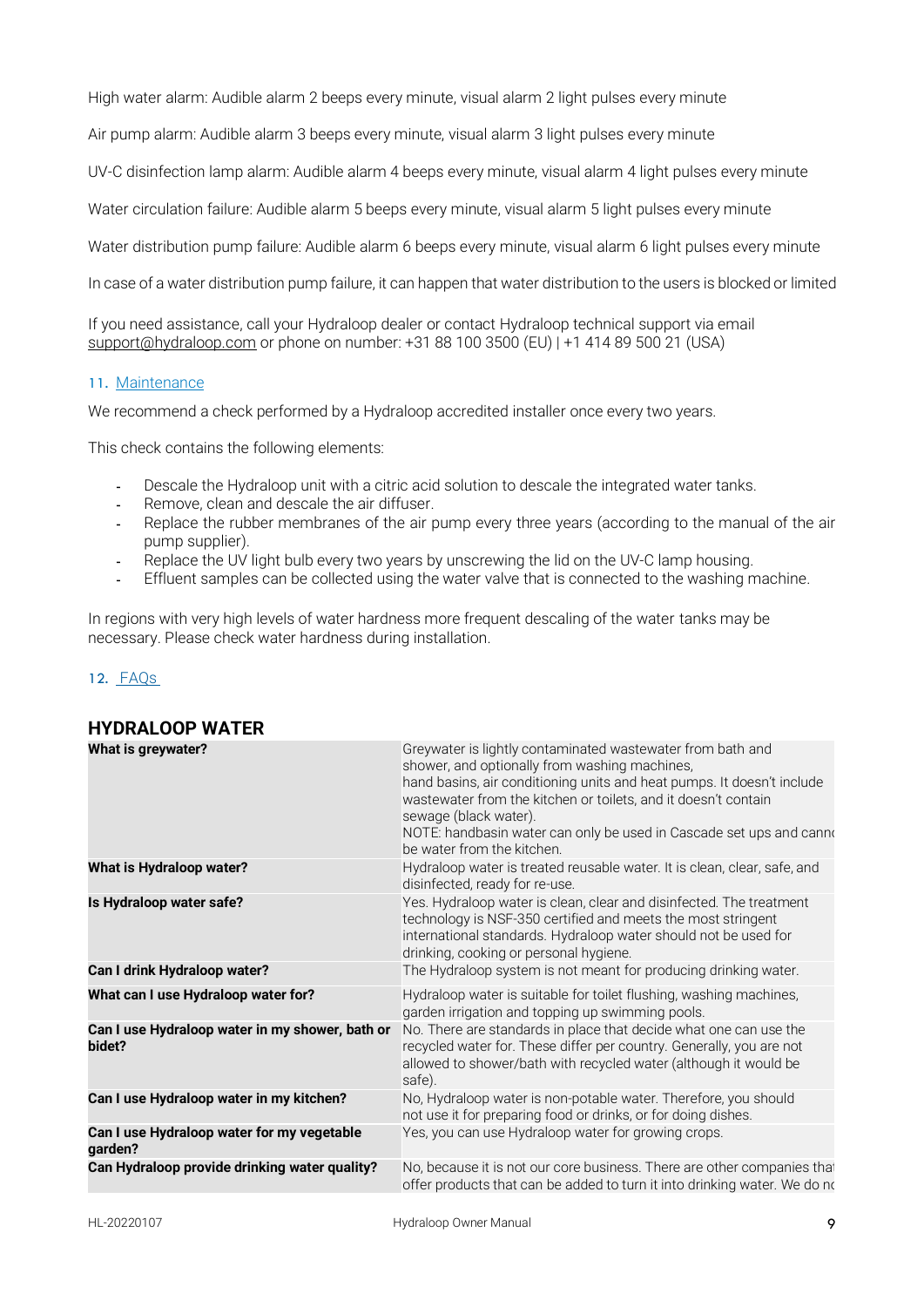|                                                                                                          | turn it into drinking water quality, because you only drink a few liters of<br>water.                                                                                                                                                                                                                                                                                                                                                                                                 |
|----------------------------------------------------------------------------------------------------------|---------------------------------------------------------------------------------------------------------------------------------------------------------------------------------------------------------------------------------------------------------------------------------------------------------------------------------------------------------------------------------------------------------------------------------------------------------------------------------------|
| Can I combine Hydraloop with a grease trap or<br>grease interceptor to recycle water from my<br>kitchen? | No, we do not allow it. Hydraloop is not designed and suitable to<br>recycle kitchen water.<br>1. The water from your kitchen sink and dishwasher is only a small<br>amount compared to the water from your shower and bath. The water<br>you save doesn't weigh up to the costs of implementing a grease trap<br>or grease interceptor.<br>2. Even after passing a grease trap or grease interceptor, kitchen water<br>is still too dirty for water treatment in a Hydraloop system. |
| Can I combine Hydraloop with a rainwater tank?                                                           | Yes, you can. We have customers that use this combination and brough<br>down their tap water consumption from 150 liter per person per day to<br>15 liter per person per day.<br>You can connect Hydraloop with a rainwater system in two ways:<br>As a backup source for the Hydraloop system<br>1.                                                                                                                                                                                  |
|                                                                                                          | (instead of tap water)<br>2. To transfer surplus recycled water into the<br>rainwater tank                                                                                                                                                                                                                                                                                                                                                                                            |
| Can I collect rainwater, and have it treated<br>by Hydraloop?                                            | No, the tank size of each Hydraloop unit is designed for a daily input of<br>shower water. Rainwater comes in large volumes and storage capacity<br>of the Hydraloop tanks are not designed for these volumes.                                                                                                                                                                                                                                                                        |
| its size and costs?                                                                                      | Can Hydraloop replace a rainwater tank or reduce When you install a Hydraloop, you could size your rainwater tank just<br>for irrigation, because you use recycled Hydraloop water for toilet<br>flushing and the washing machine. You can recycle for example<br>75.000 liters / 21.000 gallons with H300 and 150.000 / 40.000 gallons<br>for H600 a per year.                                                                                                                       |
|                                                                                                          | If you recycle more water than you use inside the<br>building, Hydraloop can pump the surplus to a rainwater tank. This<br>way, you can use Hydraloop water to irrigate the garden and optimize<br>your usage of recycled water. You can also keep collecting rainwater in<br>a tank for garden irrigation.                                                                                                                                                                           |
|                                                                                                          | We believe that rainwater should contribute to the hydrologic cycle and<br>not flow into the sewer. Using Hydraloop water inside and outside, and<br>using rainwater only outside is the most sustainable way to reuse<br>water.                                                                                                                                                                                                                                                      |
| Does Hydraloop work with water that contains a<br>lot of calcium?                                        | Yes. If you have much calcium in your tap water, we<br>recommend descaling your Hydraloop every six months with 500<br>cl (1 pound) of citric acid. The app will advise you how<br>to descale your Hydraloop unit.                                                                                                                                                                                                                                                                    |
| <b>CERTIFICATION</b>                                                                                     |                                                                                                                                                                                                                                                                                                                                                                                                                                                                                       |
| Is Hydraloop certified?                                                                                  | Yes, Hydraloop is certified by NSF/ANSI according to the NSF-350<br>standard, PIA (Germany) and KIWA                                                                                                                                                                                                                                                                                                                                                                                  |
| <b>SYSTEM</b>                                                                                            |                                                                                                                                                                                                                                                                                                                                                                                                                                                                                       |
| How does Hydraloop water treatment work?                                                                 | Hydraloop uses a unique combination of sustainable water treatment<br>technologies that ensures the highest water quality, without requiring<br>regular maintenance or doing harm to the environment.                                                                                                                                                                                                                                                                                 |
|                                                                                                          | Hydraloop's patented technology is consumer friendly, carefree and<br>sustainable. The treatment process removes hair, dirt, soap and other<br>pollution from greywater without the use of filters, membranes, or<br>chemicals, so no need to clean and exchange filters. This reduces the<br>operational costs substantial.                                                                                                                                                          |

sound of approximately 44 db. You can compare it with the sound of a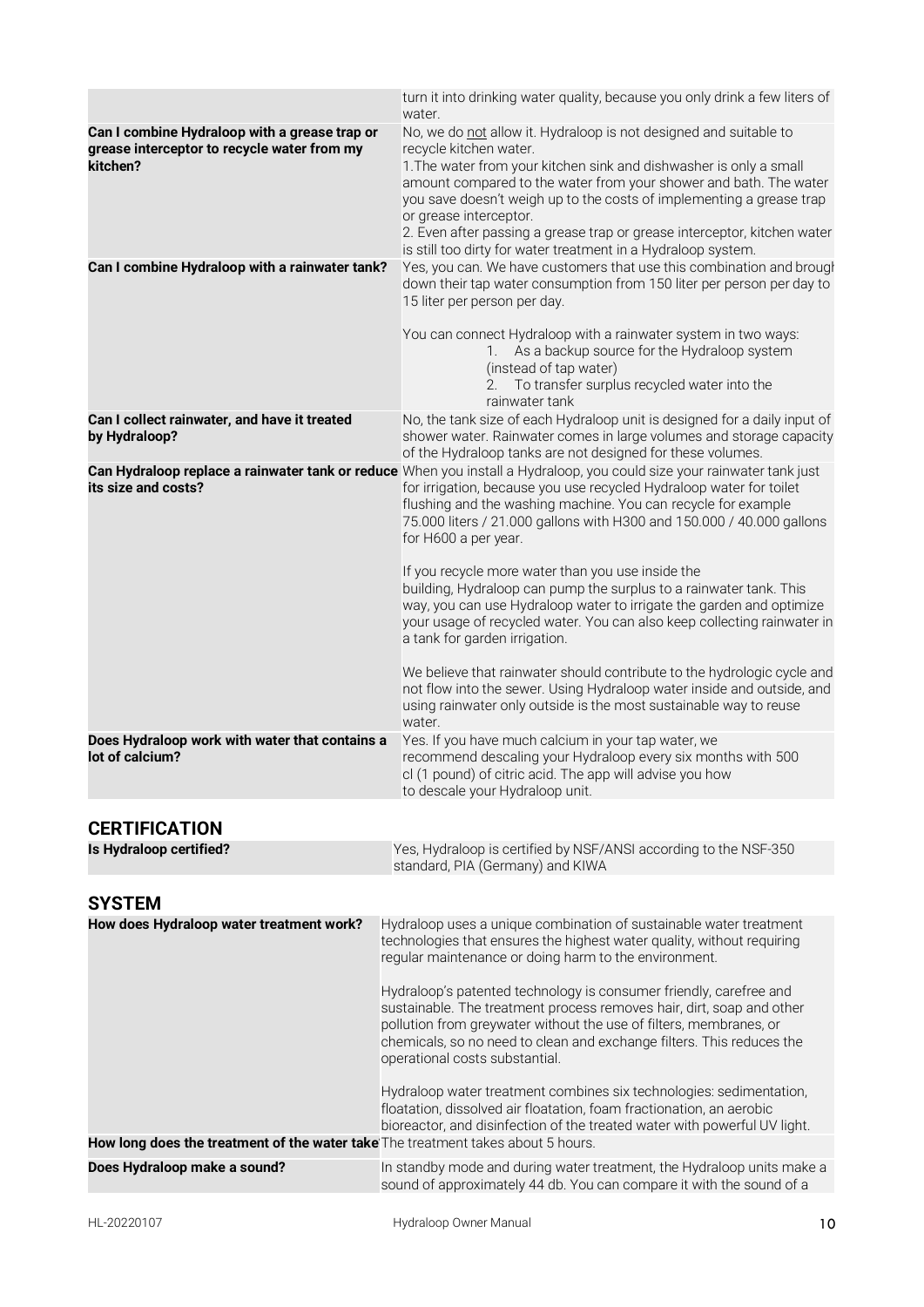|                                                                                                                | silent dishwasher. The sound comes from the dissolved air floatation<br>(bubbles) within the system. Another sound that is noticeable is when<br>the water pump is pumping, although this is only a brief moment and the<br>pump is a silent pump.                                                                                           |
|----------------------------------------------------------------------------------------------------------------|----------------------------------------------------------------------------------------------------------------------------------------------------------------------------------------------------------------------------------------------------------------------------------------------------------------------------------------------|
|                                                                                                                | What happens if too much water enters the sys <sup>The tanks will automatically overflow into the sewer.</sup>                                                                                                                                                                                                                               |
| used up?                                                                                                       | What happens when all the Hydraloop water is When you have used all of the Hydraloop treated water, the system<br>automatically switches to regular tap water. As soon as<br>new Hydraloop water is available, the system automatically starts to<br>supply this recycled water again.                                                       |
|                                                                                                                | What happens when I go away for a few days? If no water comes in or leaves the Hydraloop for more 72 hours,<br>the Hydraloop system will automatically switch to 'holiday mode'. If you<br>start using water again, the system automatically returns back into<br>operation.                                                                 |
| What happens when I go away for a<br>longer period of time?                                                    | If you go away for more than 3 weeks, the Hydraloop will automatically<br>empty all the water from the tanks. The system will wait until you return<br>from holiday and automatically returns back into operation. Do not turn off<br>the Hydraloop unit! Power consumption will be neglectable.                                             |
| What add-ons does Hydraloop offer?                                                                             | - Third outlet for garden irrigation and/or topping up swimming pool                                                                                                                                                                                                                                                                         |
| How many toilets can be connected<br>to a Hydraloop system?                                                    | A single Hydraloop H300 or H600 system can feed up to four (4) toilets at<br>a maximum distance of 20 meters wide and 12 meters high. Cascade<br>systems can be equipped with an external booster pump to extend the<br>range and number of toilets.                                                                                         |
| How many washing machines can be connecte A Hydraloop system can be connected to one<br>to a Hydraloop system? | (1) washing machine. The Hydraloop monitors the washing machine<br>program to supply recycled or fresh water. If more than one washing<br>machine is connected, this process would not work.                                                                                                                                                 |
| What is the warranty on a Hydraloop unit?                                                                      | Static components (tanks) have a warranty of two years, all components<br>subject to wear and tear (valves, etc) have a warranty of one year.<br>We offer the Hydraloop Care option to extend the warranty on all<br>component for 5 years or longer. Hydraloop Care be extended for up to 20<br>years. Details are available up on request. |
| What is the lifespan of a Hydraloop unit?                                                                      | The lifespan of a Hydraloop unit is at least 20 years.                                                                                                                                                                                                                                                                                       |

# **BEFORE INSTALLATION**

| Does the Hydraloop system require extra                        | A Hydraloop system requires 60 centimeters of space in front of the                                                                                                 |
|----------------------------------------------------------------|---------------------------------------------------------------------------------------------------------------------------------------------------------------------|
| space?                                                         | system to enable easy access for service and maintenance.                                                                                                           |
| Does the Hydraloop system require a wall                       | Yes. The wall power outlet must have earth safety protection and should                                                                                             |
| power outlet?                                                  | preferably be positioned above or next to the system.                                                                                                               |
| What is the minimum weight the floor must be<br>able to carry? | Before you install the system, make sure the floor can carry a minimum<br>of 1000 kilograms per m2 (for the H300 system) or 800 kilograms (for<br>the H600 system). |

# **INSTALLATION**

| Can Hydraloop be installed in an existing<br>building?                      | Yes. Hydraloop can be retrofitted to existing homes and apartments. But<br>you have to make sure the building is Recycle Ready. You can find<br>information on the preparation of your plumbing in the Factsheet "Have<br>your Building Recycle Ready".<br>If you need to break walls to install a Hydraloop system, getting your<br>building Recycle Ready might become costly. The most economical way<br>is to combine the installation of a Hydraloop system with a |
|-----------------------------------------------------------------------------|-------------------------------------------------------------------------------------------------------------------------------------------------------------------------------------------------------------------------------------------------------------------------------------------------------------------------------------------------------------------------------------------------------------------------------------------------------------------------|
| Can Hydraloop be installed in a new building?                               | home or bathroom renovation.<br>Yes. Hydraloop can be installed in any new building if the plumbing is<br>installed correctly. But you have to make sure the building is Recycle<br>Ready. You can find information on the preparation of your plumbing in<br>the Factsheet "Have your Building Recycle Ready".                                                                                                                                                         |
| Can anyone install a Hydraloop?                                             | Hydraloop is a high-tech product and can only be installed by an<br>accredited installer/plumber. Only this way we can offer our warranty.                                                                                                                                                                                                                                                                                                                              |
| Does the Hydraloop system require start-up<br>time before it's operational? | Each Hydraloop system has a start-up time of 21 days. This is required<br>by the NSF-350 standard.                                                                                                                                                                                                                                                                                                                                                                      |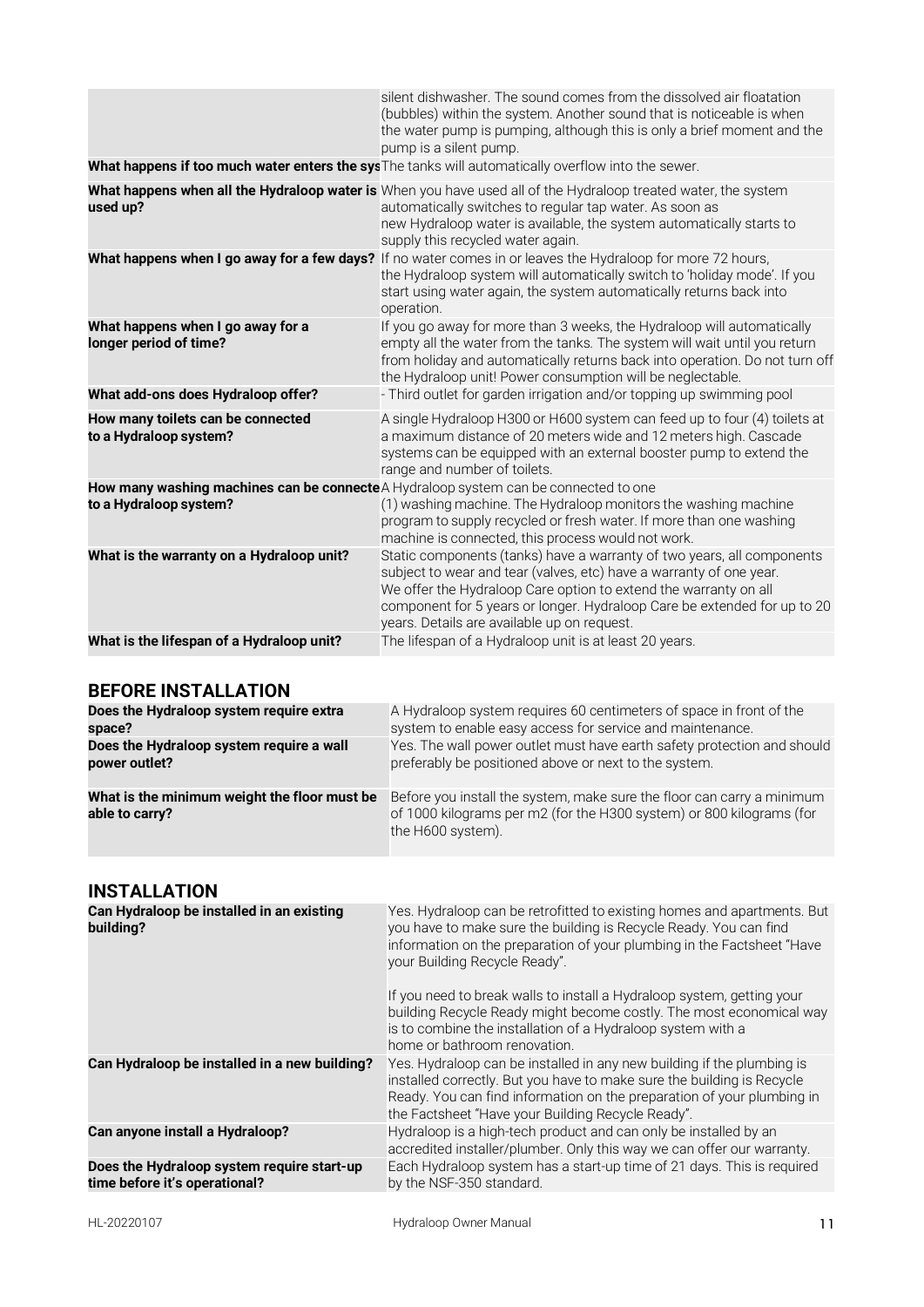# **ONLINE CONNECTION**

| server?                                                                                                     | Why do you monitor Hydraloop systems in the (All operational Hydraloop systems are connected to the central server for<br>remote monitoring, remote service and over-the-air software updates.                                                                                                                                         |
|-------------------------------------------------------------------------------------------------------------|----------------------------------------------------------------------------------------------------------------------------------------------------------------------------------------------------------------------------------------------------------------------------------------------------------------------------------------|
| Does the Hydraloop system have to be online<br>and connected to the central server at all<br>times?         | In principle, yes. Your system needs to be connected to the central server.<br>There is no problem if your internet connection is not 100%<br>stable. Your Hydraloop system can function without server connection for<br>a limited amount of time (up to seven<br>days). You should, however, never turn the internet connection off. |
| What data does the central server monitor?                                                                  | The central server monitors the status of the Hydraloop system<br>(operational, holiday mode etc.), as well as tank levels, valve positions,<br>pump settings and displaced water volumes over time.                                                                                                                                   |
| How can you guarantee that the central server<br>is always online?                                          | The Hydraloop central server runs at the premises of a qualified hosting<br>provider with secured data protection and back up services.                                                                                                                                                                                                |
| How does the data exchange between<br>my Hydraloop system and the central server<br>work? Are my data safe? | Your Hydraloop system has a secure TCP connection with the central<br>server. Your Hydraloop can only communicate with the central server if<br>the server sends a specific signal. Your Hydraloop cannot communicate<br>with other internet servers.                                                                                  |
| Can I change the WIFI network?                                                                              | Yes, you can. Before you change the WIFI network, you should shut<br>down the old WIFI signal. Then please follow the steps as explained in the<br>installation manual.                                                                                                                                                                |
| What happens if my internet connection is<br>unstable or cut off?                                           | Nothing happens, as long as the connection is restored within 7 days.                                                                                                                                                                                                                                                                  |

## **MAINTENANCE**

| How often does a Hydraloop unit need<br>maintenance?                               | One of Hydraloop's benefits is that our systems don't use filters or<br>membranes, so they can't clog, and you never have to clean or replace a<br>filter. This reduces costs too. All Hydraloop units work fully automatic and<br>have a regular self-cleaning mode.<br>We recommend a preventive maintenance check by<br>your Hydraloop installer once every two years.                                                                                                                                                                                                                      |
|------------------------------------------------------------------------------------|------------------------------------------------------------------------------------------------------------------------------------------------------------------------------------------------------------------------------------------------------------------------------------------------------------------------------------------------------------------------------------------------------------------------------------------------------------------------------------------------------------------------------------------------------------------------------------------------|
| How often do I need to replace the UV lamp?                                        | The expected lifetime of the UV lamp is 3 years. We recommend<br>scheduling a preventive maintenance check for your unit by<br>your Hydraloop installer every two years. During this check, the UV light<br>bulb is exchanged.                                                                                                                                                                                                                                                                                                                                                                 |
| detergents?                                                                        | Do I need special cleaning products or laundry No, you don't need to use special cleaning products or laundry detergents.<br>The only requirement is that you use products without bleach in your<br>bathroom cleaning products. (For all showers and baths that are<br>connected to the Hydraloop).                                                                                                                                                                                                                                                                                           |
| What happens if I clean the shower or bath<br>with a product that contains bleach? | If you clean your shower or bath with a product that contains bleach, you<br>need to restart the bioreactor with your smartphone app.                                                                                                                                                                                                                                                                                                                                                                                                                                                          |
| What happens if I dye my hair in the shower?                                       | You can only rinse out hair dye in the shower after you've activated<br>the App to flush the dye rinse water directly to the sewer.                                                                                                                                                                                                                                                                                                                                                                                                                                                            |
| How do I restart the bioreactor?                                                   | In the app, select the 'start-up procedure'. This will empty the tanks and<br>restart the bioreactor inside the Hydraloop unit. During the start-up<br>period, Hydraloop automatically switches to backup water. You can use<br>the showers and baths like you always do. When the biological<br>treatment is fully operational again Hydraloop will offer treated reusable<br>water again.<br>The 'start-up procedure' currently takes 21 days. Hydraloop will soon<br>offer a bioreactor vitalizer - in the form of a (re)starter kit - which will<br>shorten the start-up period to 7 days. |
|                                                                                    |                                                                                                                                                                                                                                                                                                                                                                                                                                                                                                                                                                                                |

# **MODELS**

| What is the tank capacity of | Each Hydraloop unit has two tanks. The upper tank, where the cleaning      |
|------------------------------|----------------------------------------------------------------------------|
| a Hydraloop H300?            | process takes place, has a capacity of 180 liters (47 gallons). The lower  |
|                              | tank, where disinfected water is stored, has a capacity of 120 liters (31) |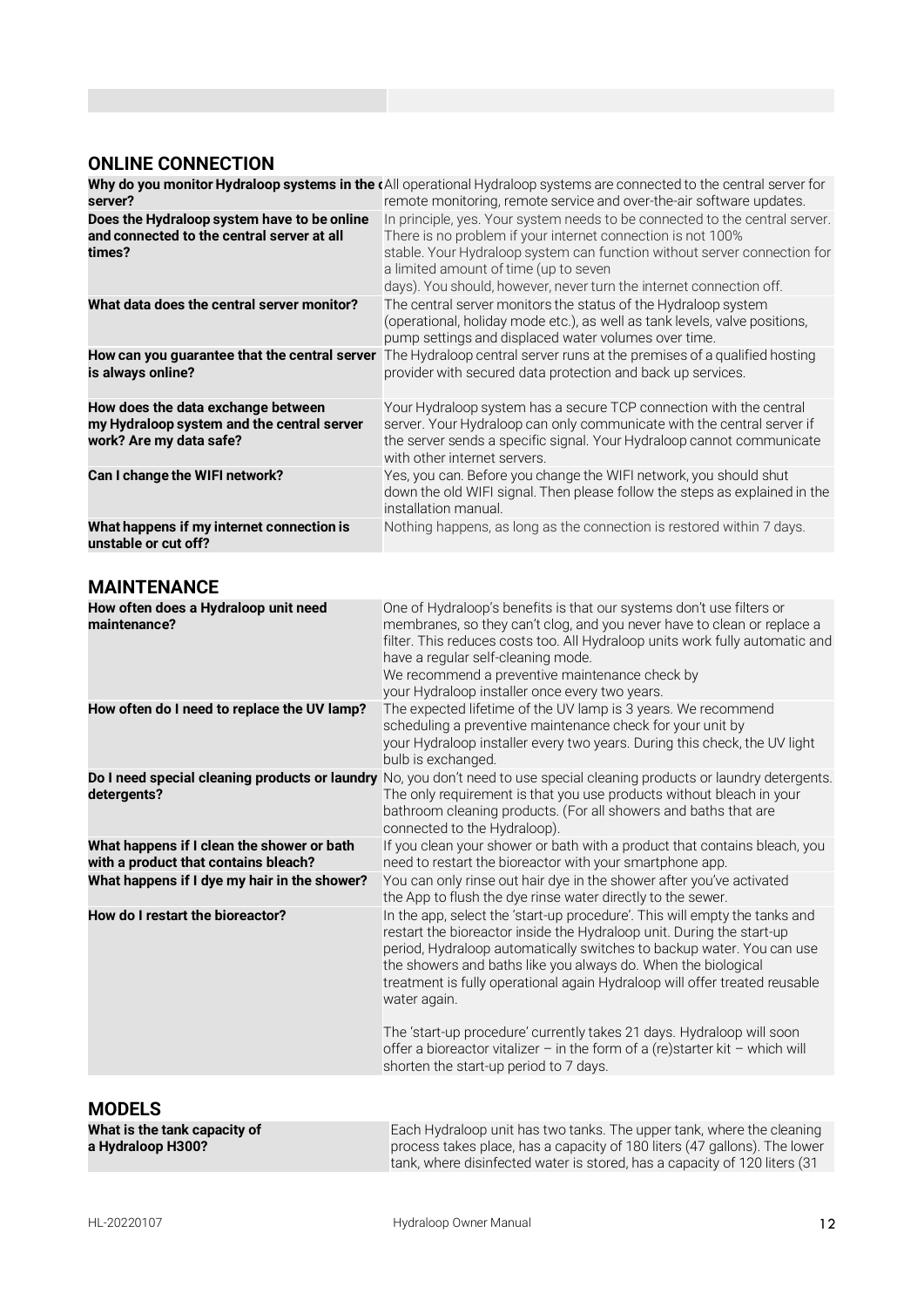|                                                                         | gallons). Hydraloop H300 can treat 3 times the capacity of 180 liters per<br>day to a total of 540 liters.                                                                                                                                                                                                                                                                                                                                                                                                                                                                                                             |
|-------------------------------------------------------------------------|------------------------------------------------------------------------------------------------------------------------------------------------------------------------------------------------------------------------------------------------------------------------------------------------------------------------------------------------------------------------------------------------------------------------------------------------------------------------------------------------------------------------------------------------------------------------------------------------------------------------|
|                                                                         | <b>What is the tank capacity of a Hydraloop H600?</b> Each Hydraloop unit has three tanks. The upper two tanks, where the<br>cleaning process takes place, has a capacity of 360 liters (95 gallons).<br>The lower tank, where disinfected water is stored, has a capacity of 240<br>liters (63 gallons). Hydraloop H600 can treat 3 times the capacity of 360<br>liters per day to a total of 1080 liters.                                                                                                                                                                                                            |
| and Hydraloop Cascade?                                                  | <b>What is the difference between the H300, H600</b> In short: the H300 has the ideal treatment capacity for a household of up<br>to 4 - 5 people (in Europe, where people on average use 45 liters   12<br>gallons of water for showering).<br>The H600 has the ideal treatment capacity for small businesses and large<br>households (and for households in countries where people on average us<br>90 liters   24 gallons of water for showering).<br>The Cascade is scalable and made-to-measure, so it can handle projects<br>of any size.<br>For details, see the Product Factsheets for H300, H600 and Cascade. |
| What is the size of the models and how much<br>electricity do they use? | See factsheet H300, H600.<br>Hydraloop Cascade is a multiple of the number of Hydraloop units.<br>Size H300: W:34 cm (13.4 inch) x D: 80 cm (31.5inch) x H:185 cm (74 inch<br>$/6.1$ foot)<br>Size H600: W:68 cm (26.8 inch) x D 80 cm (31.5 inch) x D: 185 cm (74 inc<br>$/6.1$ foot)<br>Electricity: $\pm$ 175 KWh/year (H300),<br>+350 KWh/year (H600)                                                                                                                                                                                                                                                              |

## **SMARTPHONE APP**

|                                                                                                                    | Can I decide what I want to use Hydraloop wate Yes, with the Hydraloop smartphone app you can decide how you want to<br>use Hydraloop water. In the default mode, Hydraloop primarily uses<br>recycled water for toilet flushing and for the washing machine. You may<br>prioritize irrigating your garden or topping up your pool (if you have these<br>add-ons to your Hydraloop unit). |
|--------------------------------------------------------------------------------------------------------------------|-------------------------------------------------------------------------------------------------------------------------------------------------------------------------------------------------------------------------------------------------------------------------------------------------------------------------------------------------------------------------------------------|
| The Hydraloop has just been installed, but my<br>smartphone app doesn't show any available<br>recycled water. Why? | After installation, Hydraloop automatically enters the 'start-up<br>procedure'. The biological treatment in the Hydraloop unit needs to<br>develop and will be ready in 21 days.                                                                                                                                                                                                          |
|                                                                                                                    | During the start-up procedure, Hydraloop automatically offers<br>backup water for your toilet, garden, and washing machine. After<br>that, Hydraloop will switch to recycled water and you can start monitoring<br>your water savings on the App.                                                                                                                                         |

### <span id="page-12-0"></span>13. Limitations

The maximum water temperature

Hydraloop can process is 140 degrees Fahrenheit/60 degrees Celsius. Using higher temperatures than 140 degrees Fahrenheit/60 degrees Celsius can damage the Hydraloop unit.

Hair dye entering the Hydraloop unit is not allowed. Doing so may damage the functioning of Hydraloop's biological treatment system and may also affect its seals. If this happens by accident, you have to set the Hydraloop unit to back up water with the smartphone App and contact your installer. Hydraloop Systems B.V. is not responsible for damage caused by products such as hair dye, paints or bleach to your laundry.

It is not allowed to use your shower and bath as a toilet. It is not a problem when some urine enters the unit by accident and the water quality will be fine. However, this may only happen incidentally, not frequently.

Cleaning the shower and bath with aggressive cleaning products containing bleach is not allowed. Doing so may damage the functioning of Hydraloop's biological treatment system and may also affect its seals. If this happens by accident, you have to set the Hydraloop unit to backup water with the smartphone App and contact your installer. We recommend using environmentally friendly cleaning products. If using more regular cleaning products, please check they do not contain bleach.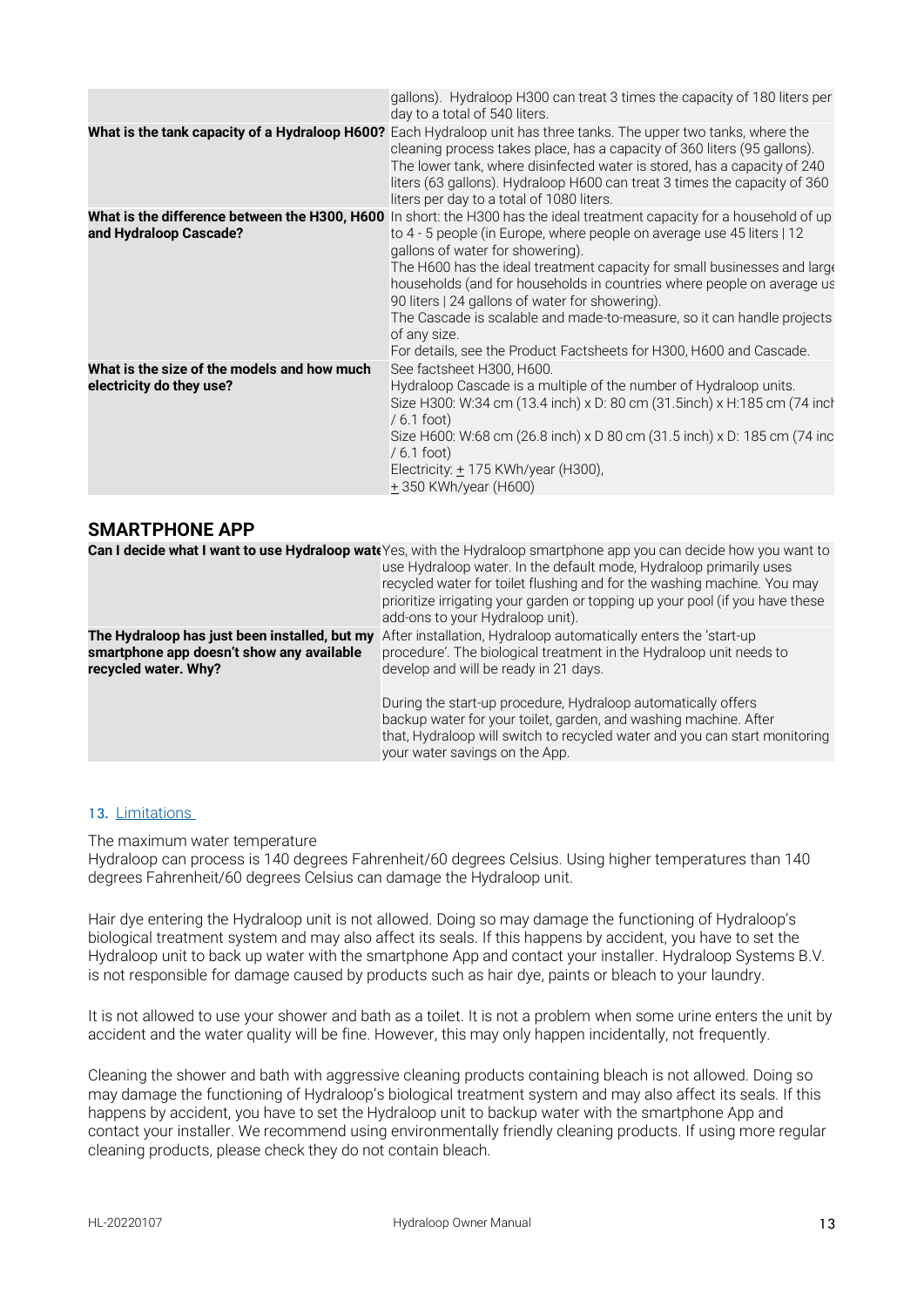The operating temperature of Hydraloop is between a minimum temperature of 57 degrees Fahrenheit/14 degrees Celsius and a maximum temperature of 95 degrees Fahrenheit/35 degrees Celsius. The Hydraloop unit must be protected from direct sunlight onto the Hydraloop unit itself.

Do you still have some unanswered questions?

We're here to help! Please don't hesitate to contact us with your questions and send your e-mail to [info@hydraloop.com.](mailto:info@hydraloop.com)

Notes:

Hydraloop can only accept greywater from the shower & bath (and optionally washing machine water). Product warranty will be void if greywater from other sources such as the kitchen / bathroom sinks, or dishwasher water is fed to the Hydraloop unit.

Hydraloop units equipped with the optional washing machine water recycle option can also recycle about 50% of the washing machine water.

## <span id="page-13-0"></span>14. Warranty

For warranty details, please check your Warranty Certificate.

#### <span id="page-13-1"></span>15. Specifications & Data Plate

Dimensions (W x D x H): 80 cm|31.5" x 34 cm|13.5" x 185 cm|75" \*

\*Please note that with the incoming water pipes 210cm|83" of height is required.

Material specification: The water tanks are made of Medium Density Polyethylene.

Backup water (potable or rainwater) connections: Flow minimal 20 lit.|4.5 gal. per minute, pressure minimal 2 bar|29 Psi.

Power supply: 100/240V, 20W (24V internal)

Expected power consumption: ± 175 kWh/year

Average recycled water quality: Hydraloop Residential water recycling products are certified to NSF/ANSI standard 350

- $CBDO5$  (mg/L) < 10
- $TSS$  (mg/L) < 10
- Turbidity (NTU) < 5
- E. coli (MPN/100mL) < 14
- PH (SU) 6.0 9.0

Noise level: + 44 dB

Hydraloop H350/H300 is certified by IAPMO R&T against NSF/ANSI 350.

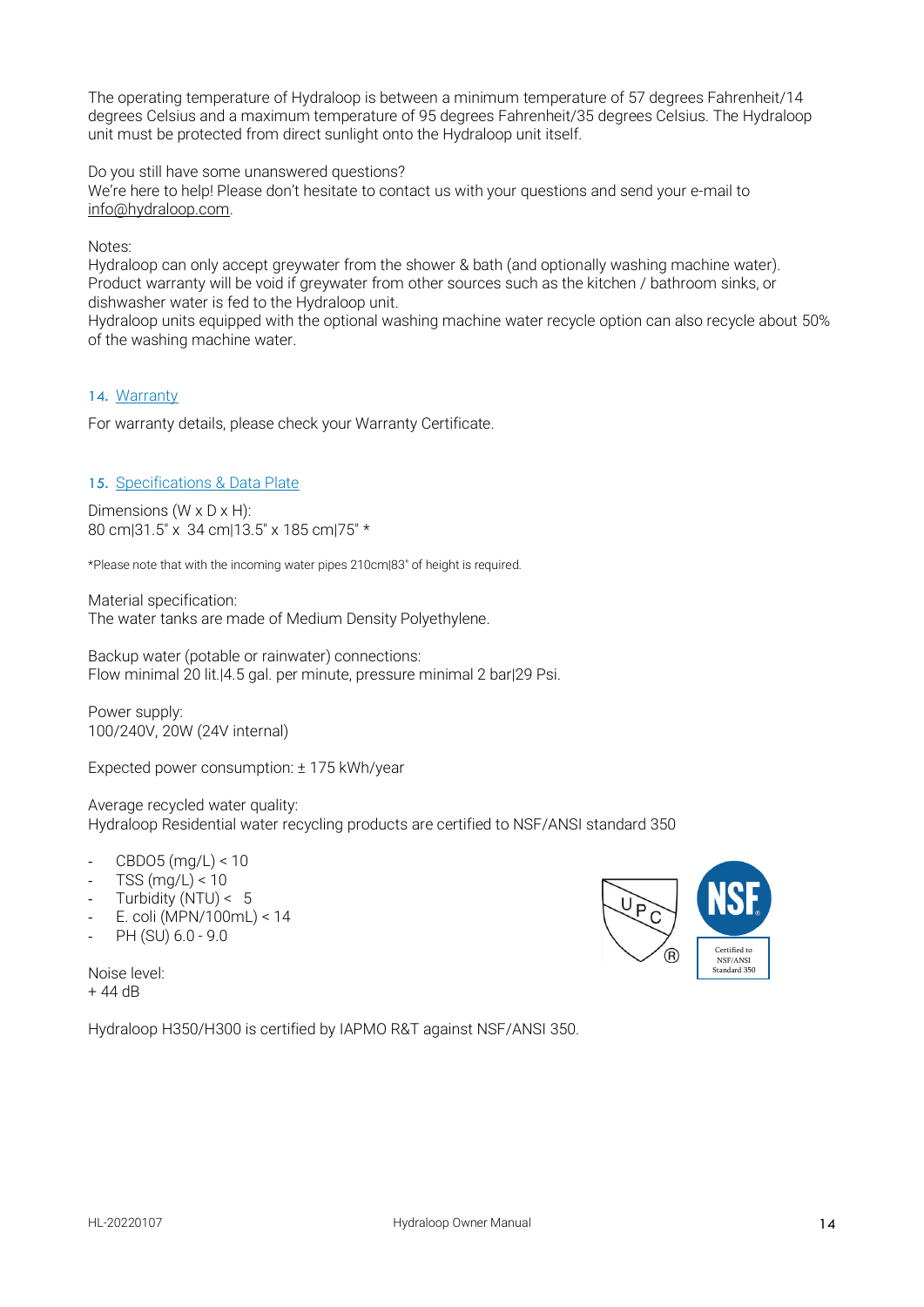Data Plate / Service Label:

The Hydraloop unit has a permanent data plate attached on the top of the unit that should look like the example below.